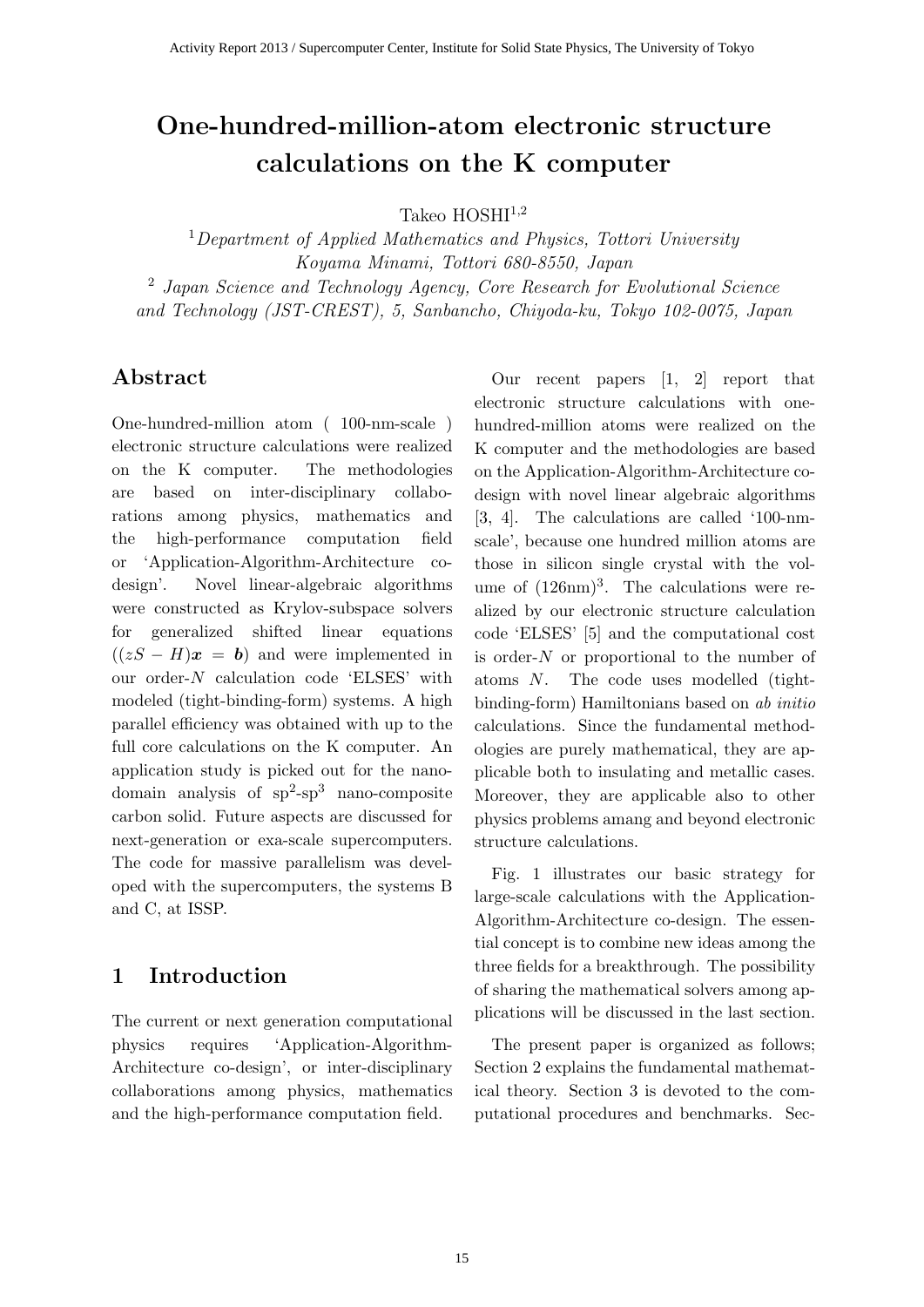

Figure 1: Application-Algorithm-Architecture co-design, our basic strategy for large-scale calculations.

tion 4 describes an application study on a nano-domain analysis of nano-composite carbon solids. Summary and future aspects are given in the last section.

## **2 Fundamental mathematical theory**

Our fundamental mathematical theory is novel linear-algebraic algorithms with Krylov subspace.

Krylov subspace [6] is a general mathematical concept and gives the foundation of various iterative linear-algebraic solvers. such as the conjugate gradient method. A Krylov subspace is denoted as  $K_{\nu}(A; \mathbf{b})$  with a given integer  $\nu$ , a square matrix A and a vector **b**, and means the linear (Hilbert) space that spanned by the *ν* basis vectors of  $\{b, Ab, \ldots, A^{\nu-1}b\}$ :

$$
K_{\nu}(A; \mathbf{b}) \equiv \text{span}\{\mathbf{b}, A\mathbf{b}, \dots, A^{\nu-1}\mathbf{b}\}. \qquad (1)
$$

Usually, the subspace dimension  $\nu$  is the iteration number of the iterative computational procedures and a matrix-vector multiplication with a vector of  $v (v \Rightarrow Av)$  governs the operation cost at each iterate.

A mathematical foundation of electronic state calculations is a generalized eigen-value equation

$$
H\mathbf{y}_k = \varepsilon_k S\mathbf{y}_k. \tag{2}
$$

The matrices *H* and *S* are Hamiltonian and the overlap matrices, respectively. These matrices are  $M \times M$  real-symmetric (or Hermitian) matrices and *S* is positive definite. In this paper, the real-space atomic-orbital representation is used and the matrices are sparse real-symmetric ones. Large-matrix calculations with the conventional solvers for Eq. (2) give huge operation cost and difficulty in massive parallelism.

For years, we have constructed novel linear algebraic solvers for large-system calculations, in stead of the conventional generalized eigenvalue equation in Eq. (2). They are commonly based on linear equations in the form of

$$
(zS - H)\mathbf{x} = \mathbf{b}.\tag{3}
$$

Here *z* is a (complex) energy value and the matrix of (*zS−H*) can be non-Hermitian. The vector  $\boldsymbol{b}$  is an input and the vector  $\boldsymbol{x}$  is the solution vector. The set of linear equations in Eq. (3) with many energy values is called 'generalized shifted linear equations'. A recent preprint [2] contains the complete reference list of our novel solvers and the present paper picks out two methods [7, 3].

The use of Eq. (3) results in the Green's function formalism, since the solution *x* of Eq. (3) is written formally as  $x = Gb$  with the Green's function  $G = G(z) \equiv (zS - H)^{-1}$ .

These solver algorithms are purely mathematical and applicable to large-matrix problems in many computational physics fields. Our study began for our own electronic structure calculation code and, later, grew up into more general one. For example, the shifted Conjugate Orthogonal Conjugate Gradient (sCOCG) algorithm [7], one of our algorithms, is based on a novel mathematical theorem, called collinear residual theorem [8]. After the application study on our electronic structure calculations [7], we applied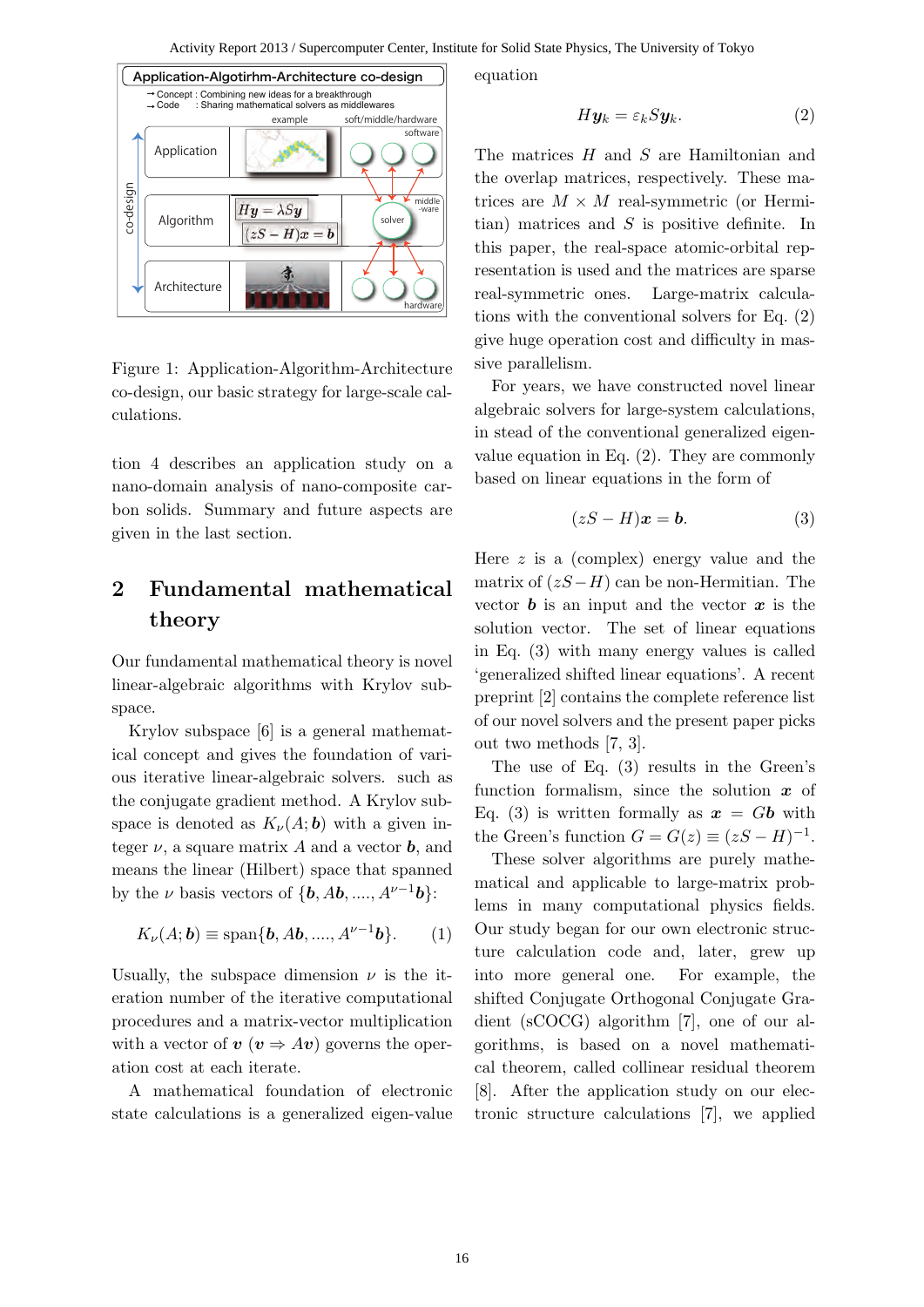#### Activity Report 2013 / Supercomputer Center, Institute for Solid State Physics, The University of Tokyo

the sCOCG algorithm to a many-body problem for  $\text{La}_{2-x}\text{Sr}_x\text{NiO}_4(x = 1/3, 1/2)$ , since a large-matrix problem with the matrix size of 64 millions appears. [9] The sCOCG algorithms were applied also to the shell model calculation [10] and a real-space-grid DFT calculation [11]. Other applications with the collinear residual theorem [8] are found, for example, in a QCD problem [8] and a electronic excitation (GW) calculation [12].

# **3 Computational procedures and benchmarks**

This section is devoted to the computational procedure of our electronic structure calculation and their benchmarks for the order-*N* scaling [3] and the parallel efficiency [1, 2]. In all the results of the present paper, the multiple Arnoldi method [3] is used as the solver for Eq. (3), since it is suitable for a molecular dynamics simulation [3]. Equation (3) is solved with the multiple Krylov subspaces of  $\mathcal{L} \equiv K_p(H; \mathbf{b}) \oplus K_q(H; S^{-1}\mathbf{b})$ . The subspace dimension  $\nu$  is  $\nu \equiv p + q$ . The second term is introduced, so as to satisfy some physical conservation laws exactly. The multiple Arnoldi method gives the Green's function *G*.

The procedures for calculating physical quantities are briefly explained. In general, a physical quantity is defined as

$$
\langle X \rangle \equiv \sum_{k} f(\varepsilon_{k}) \mathbf{y}_{k}^{\mathrm{T}} X \mathbf{y}_{k} \tag{4}
$$

with a given matrix *X* and the occupation number in the Fermi function  $f(\varepsilon)$ . The case in  $X = H$ , for example, gives the electronic structure energy

$$
E_{\text{elec}} \equiv \sum_{k} f(\varepsilon_{k}) \, \varepsilon_{k}.\tag{5}
$$

A quantity in Eq.(4) is transformed into the trace form of

$$
\langle X \rangle = \text{Tr}[\rho X] \tag{6}
$$

with the density matrix

$$
\rho \equiv \sum_{k} f(\varepsilon_{k}) \, \mathbf{y}_{k} \, \mathbf{y}_{k}^{\mathrm{T}}. \tag{7}
$$

The density matrix is given by the Green's function as

$$
\rho = -\frac{1}{\pi} \int_{-\infty}^{\infty} f(\varepsilon) G(\varepsilon + i0) d\varepsilon, \tag{8}
$$

because of

$$
G(z) = \sum_{k} \frac{\mathbf{y}_k \mathbf{y}_k^{\mathrm{T}}}{z - \varepsilon_k}.
$$
 (9)

The energy integration in Eq. (8) is carried out analytically in the multiple Arnoldi method. The chemical potential  $\mu$  appears in the Fermi function  $f(\varepsilon)$  and is determined by the bisection method. The computational workflow is summarized as

$$
(H, S) \Rightarrow G \Rightarrow \mu \Rightarrow \rho \Rightarrow \langle X \rangle. \tag{10}
$$

Several points are discussed; (i) If the matrix *X* is sparse, the physical quantity  $\text{Tr}[\rho X] =$  $\sum_{i,j} \rho_{ji} X_{ij}$  is contributed only from the selected elements of  $\rho_{ij}$  where  $X_{ij} \neq 0$  and, therefore, we should calculate only these elements of the density matrix  $(\rho_{ij})$  and the Green's function  $(G_{ij})$  in the workflow of Eq. (10). The above fact is a foundation of the order- $N$  property. (ii) The trace in Eq. (6) is decomposed into

$$
\text{Tr}[\rho X] = \sum_{j}^{M} \boldsymbol{e}_{j}^{\text{T}} \rho X \boldsymbol{e}_{j}, \qquad (11)
$$

where  $e_j \equiv (0,0,0,...1_j,0,0,...,0)^T$  is the *j*-th unit vector. The quantity  $e_j^T \rho X e_j$  is called 'projected physical quantity' and is computed in parallelism. (iii) The Green's function is used also for calculating other quantities, such as the density of states and the crystalline orbital Hamiltonian population (See the next section).

Figures 2 (a) and (b) show benchmarks. The calculated systems are amorphous-like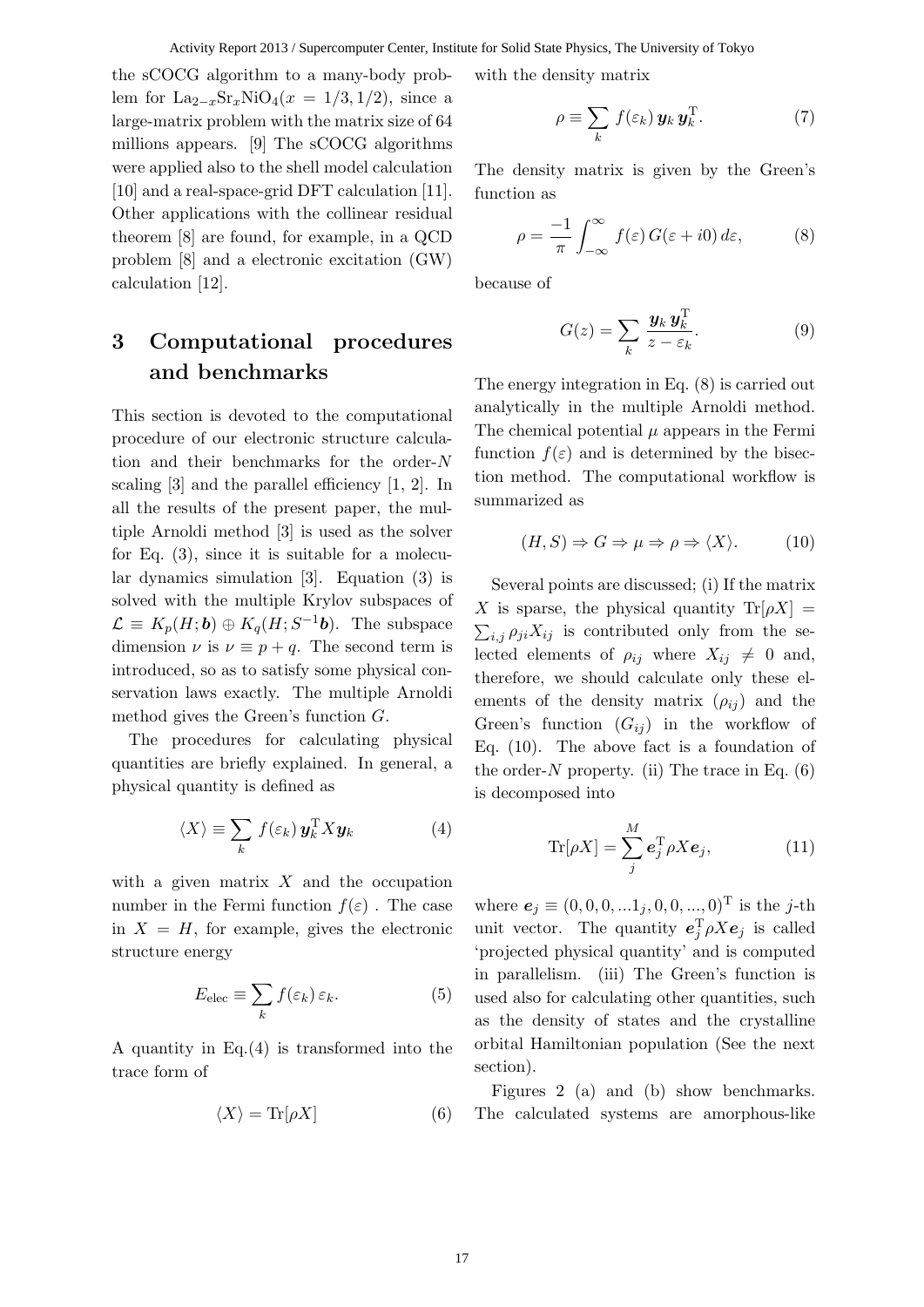

Figure 2: (a) Benchmark for the order-*N* scaling. [3] The calculated system is amorphouslike conjugated polymer (aCP), poly-(9,9 dioctyl fluorene). (b) Benchmark for the parallel efficiency, the 'strong scaling', on the K computer with one hundred million atoms. [1, 2] The calculated systems are aCP and an  $sp^2$ - $sp^3$  nano-composite carbon solid (NCCS). (c) A typical  $\pi$  wavefunction in aCP [1]. The upper panel is a schematic figure for two successive monomer units with  $R \equiv C_8H_{17}$ . The lower panel is a simulation result, where only C-C bonds are drawn for eye-guide.

conjugated polymer (aCP), poly-(9,9 dioctylfluorene) [3, 1, 2] and an  $sp^2$ - $sp^3$  nanocomposite carbon solid (NCCS). [4, 1]. Figure  $2(a)$  shows that the calculation has the order- $N$  scaling property [3] in the aCP systems. Figure 2(b) shows the parallel efficiency on the K computer with one hundred million atoms. The MPI/OpenMP hybrid parallelism is used. The results are shown for the NCCS system with  $N = 103, 219, 200$  [1] and the aCP system with  $N = 102, 238, 848$  [2]. The elapse time *T* of the electronic structure calculation for a given atomic structure is measured as the function of the number of used processor cores *P* (*T* = *T*(*P*)), from  $P = P_{\text{min}} \equiv 32,768$  to  $P_{\text{all}} \equiv 663, 552$ , the total number of processor cores on the K computer. The parallel efficiency is defined as  $\alpha(P) \equiv T(P)/T(P_{\min})$  and such a benchmark is called 'strong scaling' in the high-performance computation field. The measured parallel efficiency among the NCCS systems is  $\alpha(P = 98,304) = 0.98, \ \alpha(P = 1)$  $294,921$  = 0.90 and  $\alpha(P = P_{all})$  = 0.73. The measured parallel efficiency among the aCP systems is  $\alpha(P = 196,608) = 0.98$  and

$$
\alpha(P = P_{\text{all}}) = 0.56.
$$

The high parallel efficiency stems not only from the fundamental mathematical theory but also from detailed techniques in the highperformance computation field or the information science [4]. These techniques do not affect the numerical results. In particular, techniques were developed in (i) programing techniques for saving memory and communication costs (ii) a parallel file I/O technique, and (iii) an original visualization software called 'VisBAR' for a seamless procedure between the numerical simulation and visualization analysis (See the next section).

Physical points are briefly discussed for the calculated systems. A typical  $\pi$  wave function of the aCP system is shown in Fig. 2(c). The *π* wavefunction is terminated at the boundary region between monomer units, unlike one in an ideal chain structure, because the two monomer units are largely twisted and the *π* interaction between the monomer units almost vanishes. The physical property of NCCS will be discussed in the next section.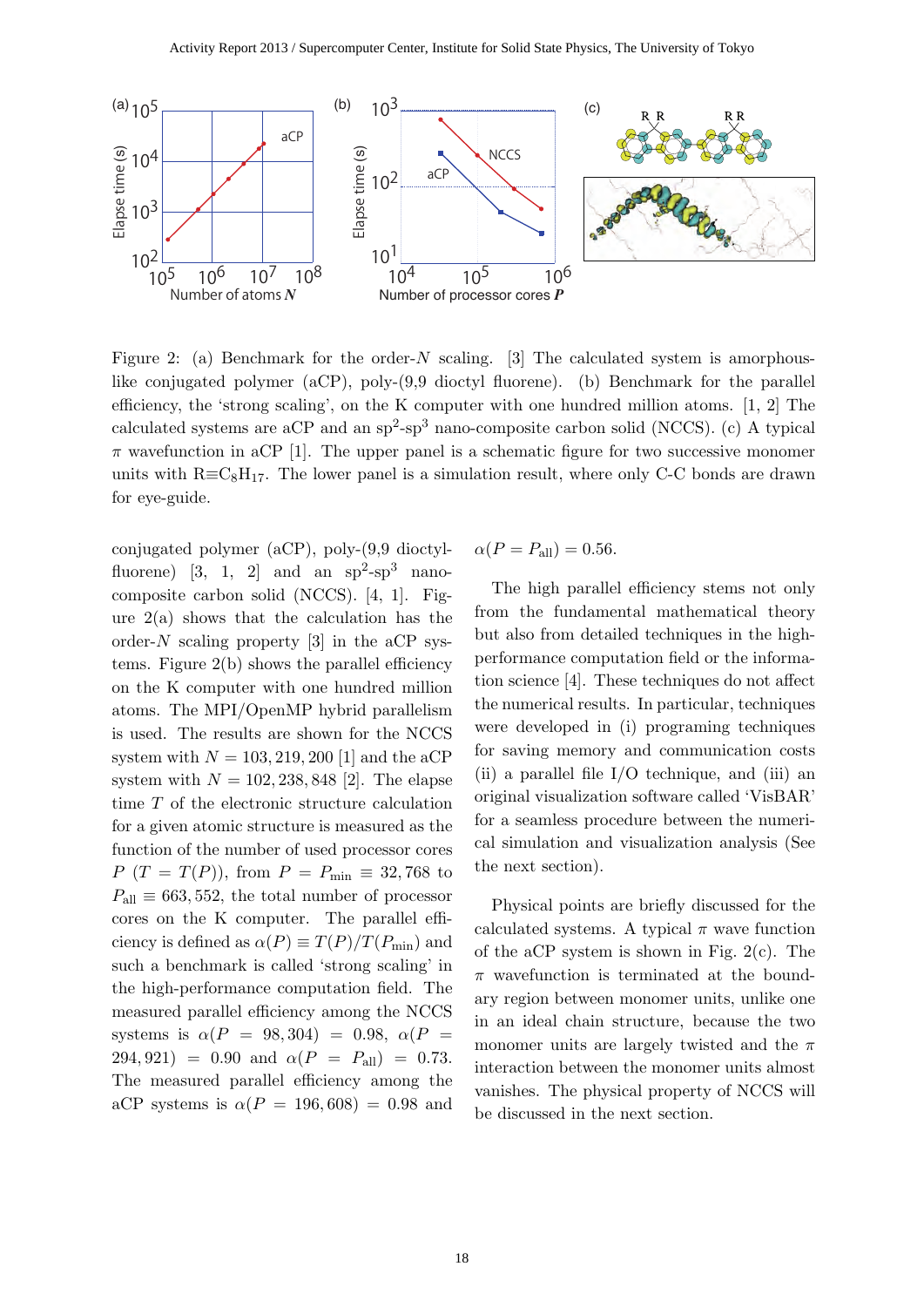# **4 Nano domain analysis of nano-composite carbon solid**

This section picks out an application study on nano-composite carbon solid (NCCS). A recent preprint [2] gives a review of another recent study with our code for battery-related materials [13] and earlier studies.

### **4.1 Analysis methods**

In general, large-system calculations result in complicated nano structures with many domains and domain boundaries. Novel methods are required for the post-simulation analysis of these structures with huge electronic structure data distributed among computer nodes.

Here such analysis methods are presented with the real-space atomic-orbital representation of the Green's function; crystalline orbital Hamiltonian population (COHP) method [14], and its theoretical extension called *π*COHP method [4].

The original COHP [14] is defined as

$$
C_{IJ}(\varepsilon) \equiv \frac{-1}{\pi} \sum_{\alpha,\beta} H_{J\beta;I\alpha} \text{Im} G_{I\alpha;J\beta}(\varepsilon + i0), (12)
$$

with the atom suffixes, *I* and *J*, and the orbital suffixes,  $\alpha$  and  $\beta$ . The energy integration of COHP, called ICOHP, is also defined as

$$
B_{IJ} \equiv \int_{-\infty}^{\infty} f(\varepsilon) C_{IJ}(\varepsilon) d\varepsilon.
$$
 (13)

Since a large negative value of  $B_{IJ}$  ( $I \neq J$ ) indicates the energy gain for the bond formation between the  $(I, J)$  atom pair,  $B_{IJ}$  is understood as the local bonding energy. The sum of  $B_{IJ}$  is the electronic structure energy

$$
E_{\text{elec}} \equiv \sum_{k} f(\varepsilon_{k}) \, \varepsilon_{k} = \sum_{I,J} B_{IJ}.\tag{14}
$$

A theoretical extension of COHP, *π*COHP, is proposed [4]. Since the present Hamiltonian contains s- and p-type orbitals, off-site Hamiltonian elements are decomposed, within the Slater-Koster form, into  $\sigma$  and  $\pi$  components  $(H_{J\beta;I\alpha} = H_{J\beta;I\alpha}^{(\sigma)} + H_{J\beta;I\alpha}^{(\pi)}).$  From the definitions, the off-site COHP and ICOHP are also decomposed into the  $\sigma$  and  $\pi$  components

$$
C_{IJ}(\varepsilon) = C_{IJ}^{(\sigma)}(\varepsilon) + C_{IJ}^{(\pi)}(\varepsilon), \qquad (15)
$$

$$
B_{IJ} = B_{IJ}^{(\sigma)} + B_{IJ}^{(\pi)}.
$$
 (16)

The decomposed terms are called '*σ*(I)COHP' and  $\pi(I)COHP'$  and the original (I)COHP is called 'full (I)COHP'.

By the  $\sigma(I)COHP$  and  $\pi(I)COHP$ ,  $\sigma$  and  $\pi$ bonds can be distinguished energetically. A large negative value of  $B_{IJ}^{(\sigma)}$  or  $B_{IJ}^{(\pi)}$  indicates the formation of a  $\sigma$  or  $\pi$  bond between the atom pair, respectively.

The analysis method is suitable to the present massively parallel order-*N* method, because the full,  $\sigma$ , and  $\pi(I)COHP$  can be calculated from the Green's function without any additional inter-node data communication.

#### **4.2 Nano domain analysis**

The  $(\pi)$ COHP analysis method is applied to an early-stage study [4] on the formation process of the nano-polycrystalline diamond (NPD), a novel ultrahard material produced at 2003 [15]. NPD is obtained by direct conversion sintering process from graphite under high pressure and high temperature and has characteristic 10-nm-scale lamellar-like structures. NPD is of industrial importance, because of its extreme hardness and strength that exceed those of conventional single crystals. Sumitomo Electric Industries. Ltd. began commercial production from 2012. Similar properties are observed also in nano-polycrystalline  $SiO<sub>2</sub>$  [16].

Our simulation is motivated by the investigation of possible precursor structures in the formation process of NPD and the structures should be nano-scale composites of  $sp<sup>2</sup>$  (graphite-like) and  $sp<sup>3</sup>$  (diamond-like) domains.

Figures 3 shows the result of nano-domain analysis on  $sp^2$ -sp<sup>3</sup> nano-composite carbon solid (NCCS) [4]. The system is a result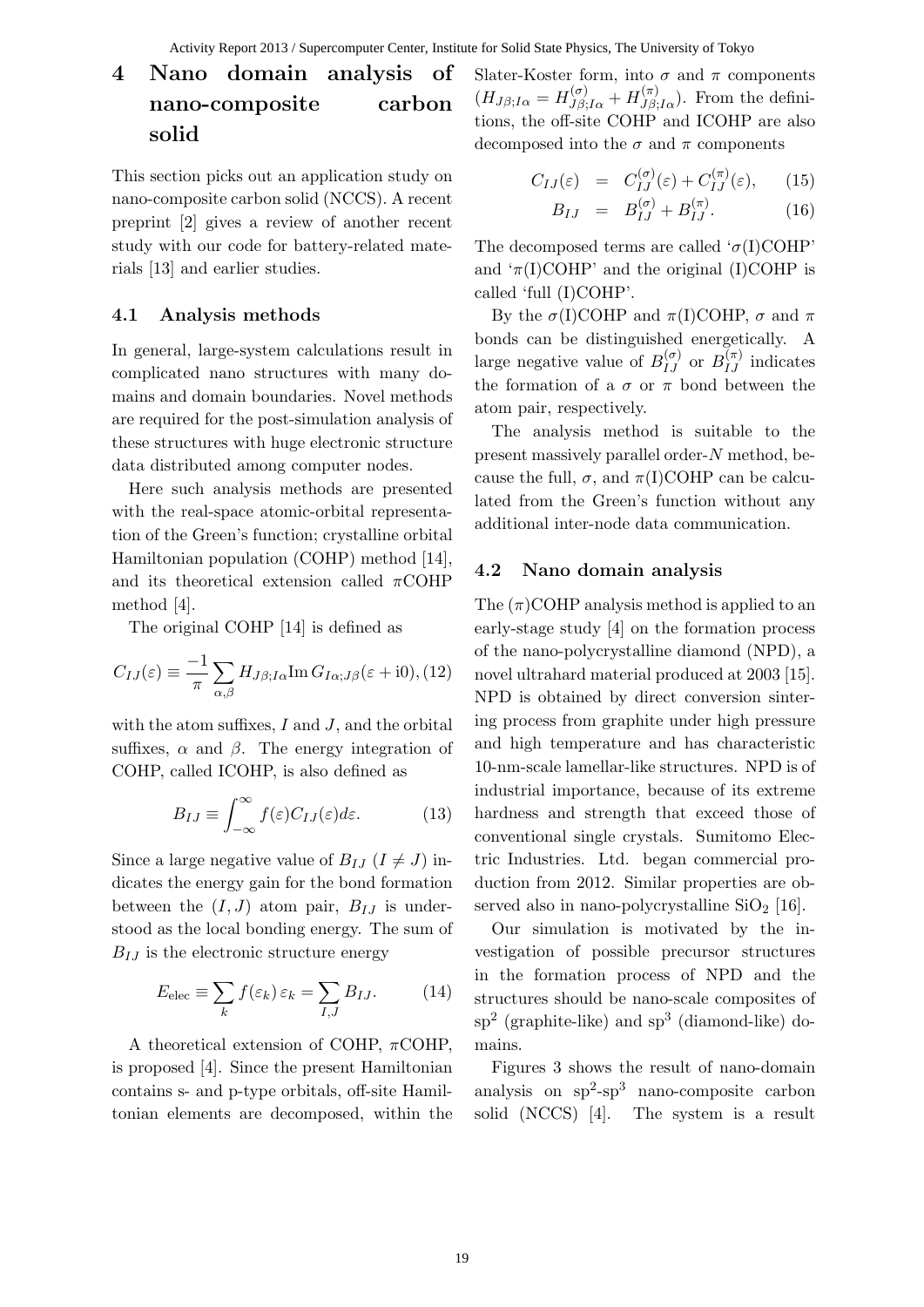

Figure 3: Nano-domain analysis of  $sp^2$ - $sp^3$  nano-composite carbon solid (NCCS) visualized with the COHP or  $\pi$ COHP analysis [4]. The sp<sup>2</sup> (graphite-like) and sp<sup>3</sup> (diamond-like) domains are visualized in (a), while only the sp<sup>2</sup>-like domains are visualized in (b). A closeup of a sp<sup>2</sup>-sp<sup>3</sup> domain boundary is shown in (c). The atoms at a typical domain boundary are shown in (d).

of our finite-temperature molecular-dynamics simulation with a periodic boundary condition. The  $(\pi)$ COHP analysis is used, because  $sp<sup>2</sup>$  domains can be distinguished from  $sp<sup>3</sup>$  domains by the presence of  $\pi$  bonds. Figures 3(a) and (b) are drawn by the bond visualization by the full ICOHP and the *π*ICOHP, respectively. In Fig. 3(a), a bond is drawn for an  $(I, J)$  atom pair, when its ICOHP value satisfies the condition  $B_{IJ} < B_{th} \equiv -9$  eV. Bond visualization by the full ICOHP indicates the visualization of both  $sp<sup>2</sup>$  and  $sp<sup>3</sup>$  bonds. In Fig. 3(b), on the other hand, a  $\pi$  bond is drawn, when its *π* ICOHP value satisfies the condition  $B_{IJ}^{(\pi)} < B_{\text{th}}^{(\pi)} \equiv -1.5 \text{ eV}$ . Bond visualization by the *π*ICOHP indicates the visualization of only  $sp<sup>2</sup>$  bonds.

The analysis concludes that layered domains are sp<sup>2</sup> domains and non layered domains are  $sp<sup>3</sup>$  domains. Figure  $3(c)$  is a close-up of a domain boundary between  $sp<sup>2</sup>$  and  $sp<sup>3</sup>$  domains, which shows that a layered domain forms a graphite-like structure and a non layered domain forms a diamond-like structure, as expected from the  $(\pi)$ ICOHP results.

A typical domain interface, schematically shown in Fig.  $3(d)$ , is analyzed for the nature of each bond, so as to clarify how the  $(\pi)$ COHP analysis works well. The atom labeled 'A' in Fig. 3(d) is focused on. The atom has three bonds that are painted blue or red in Fig. 3(d). The  $(\pi)$ ICOHP analysis shows that the two 'blue' bonds contain *π* bonds, while the 'red' bond dose not. The analysis result is consistent to the fact that the 'blue' bonds are those within an  $sp<sup>2</sup>$  domain, while the 'red' bond is an 'interface' bond or a bridge between sp<sup>2</sup> and sp<sup>3</sup> domains.

## **5 Summary and future aspects**

The present paper reports our methods and results of large-scale electronic structure calculations based on our novel linear algebraic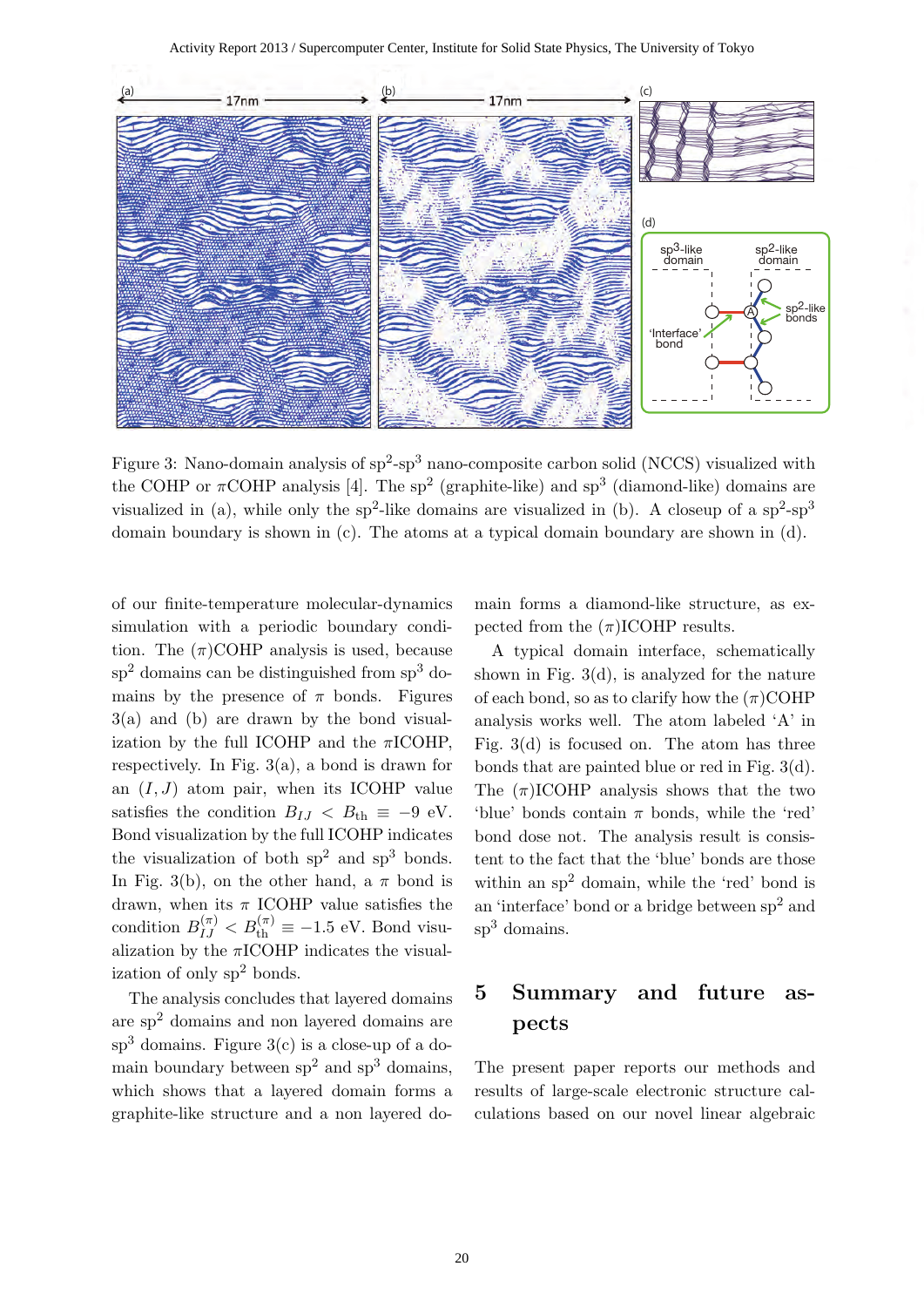algorithms. The mathematical algorithms are applicable to various computational physics problems among and beyond electronic structure calculations. A high parallel efficiency was observed for one-hundred-million-atom ( 100 nm-scale ) systems with up to all the built-in cores of the K computer. An application study of nano-domain analysis on nano-composite carbon solids is shown as an example.

Finally, three future aspects are discussed; (I) Material: The present methodologies are general and an important application should be one for organic materials, since non-ideal 100-nm-scale structures are crucial for devices. Preliminary calculations are shown for amourphous-like conjugated polymers in this paper. (II) Theory: Large-system calculations for transport and optical properties should be next stages and these calculations are reduced to large-matrix problems beyond the present formulations. A central mathematical issue is the internal eigen-value problem in which we calculate only the selected eigen values and eigen vectors near the HOMO and LUMO levels or the Fermi level. Recently, a novel two-stage algorithm was proposed for the internal eigen-value problem with Sylvester's theorem of inertia [17]. (III) Code development style: As shown in Fig. 1, novel mathematical solvers can be shared as middlewares, among many application softwares or computational physics fields, because of their generality. 'Mini applications' should be also developed with the solvers, so as to clarify their mechanism and efficiency. An alpha version of such a mini application with eigen-value solvers was prepared and is now being extended [18]. Such solvers and mini applications will play a crucial role in the Application-Algorithm-Architecture co-design among nextgeneration or exa-scale computational physics.

### **Acknowledgements**

The fundamental mathematical theory was constructed in the collaboration mainly with T. Sogabe (Aichi Prefectural University), T. Miyata, D. Lee and S.-L. Zhang (Nagoya University). The basic code was developed in the collaboration mainly with S. Yamamoto (Tokyo University of Technology), S. Nishino and T. Fujiwara (University of Tokyo). The code for massive parallelism was developed with the supercomputers, the systems B and C, at ISSP. The K computer was used in the research proposals of hp120170, hp120280 and hp130052. Several structure data of amorphous-like conjugated polymers were provided by Y. Zempo (Hosei University) and M. Ishida (Sumitomo Chemical Co. Ltd.). Figures 2(c) and 3 were drawn by our original Python-based visualization software 'VisBAR' [4, 2].

### **References**

- [1] T. Hoshi, K. Yamazaki, Y. Akiyama, JPS Conf. Proc., **1** (2014) 016004.
- [2] T. Hoshi, T. Sogabe, T. Miyata, D. Lee, S.-L. Zhang, H. Imachi, Y. Kawai, Y. Akiyama, K. Yamazaki and Seiya Yokoyama, Proceedings of Science, in press; Preprint : http://arxiv.org/abs/1402.7285/
- [3] T. Hoshi, S. Yamamoto, T. Fujiwara, T. Sogabe, S.-L. Zhang, J. Phys.: Condens. Matter **21** (2012) 165502.
- [4] T. Hoshi, Y. Akiyama, T. Tanaka and T. Ohno, J. Phys. Soc. Jpn., **82** (2013) 023710.
- [5] ELSES ( = Extra Large-Scale Electronic Structure calculation ): http://www.elses.jp/
- [6] See mathematical textbooks, such as H. A. van der Vorst *Iterative Krylov Meth-*